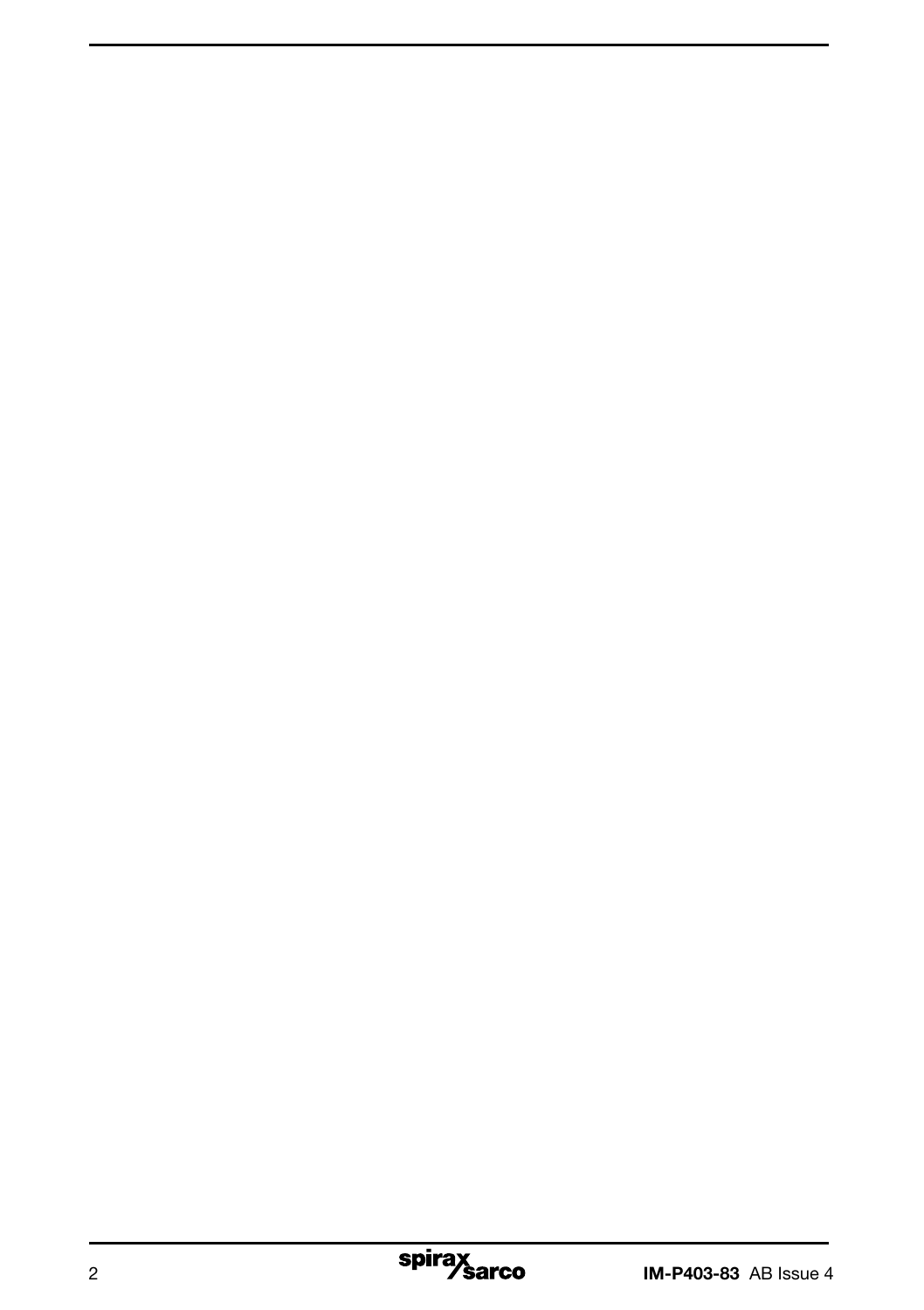# *1. Safety information*

Safe operation of these products can only be guaranteed if they are properly installed, commissioned, used and maintained by qualified personnel (see Section 1.11) in compliance with the operating instructions. General installation and safety instructions for pipeline and plant construction, as well as the proper use of tools and safety equipment must also be complied with.

#### 1.1 Intended use

Referring to the Installation and Maintenance Instructions, name-plate and Technical Information Sheet, check that the product is suitable for the intended use/application. The products comply with the requirements of the European Pressure Equipment Directive 97/23/EC and fall within category 'SEP'. It should be noted that products within this category are required by the directive not to carry the CE mark.

- i) The products have been specifically designed for use on steam and water, which are in Group 2 of the above mentioned Pressure Equipment Directive. The products' use on other fluids may be possible but, if this is contemplated, Spirax Sarco should be contacted to confirm the suitability of the product for the application being considered.
- ii) Check material suitability, pressure and temperature and their maximum and minimum values. If the maximum operating limits of the product are lower than those of the system in which it is being fitted, or if malfunction of the product could result in a dangerous overpressure or overtemperature occurrence, ensure a safety device is included in the system to prevent such over-limit situations.
- iii) Determine the correct installation situation and direction of fluid flow.
- iv) Spirax Sarco products are not intended to withstand external stresses that may be induced by any system to which they are fitted. It is the responsibility of the installer to consider these stresses and take adequate precautions to minimise them.
- v) Remove protection covers from all connections and protective film from all name-plates, where appropriate, before installation on steam or other high temperature applications.

#### 1.2 Access

Ensure safe access and if necessary a safe working platform (suitably guarded) before attempting to work on the product. Arrange suitable lifting gear if required.

## 1.3 Lighting

Ensure adequate lighting, particularly where detailed or intricate work is required.

### 1.4 Hazardous liquids or gases in the pipeline

Consider what is in the pipeline or what may have been in the pipeline at some previous time. Consider: flammable materials, substances hazardous to health, extremes of temperature.

### 1.5 Hazardous environment around the product

Consider: explosion risk areas, lack of oxygen (e.g. tanks, pits), dangerous gases, extremes of temperature, hot surfaces, fire hazard (e.g. during welding), excessive noise, moving machinery.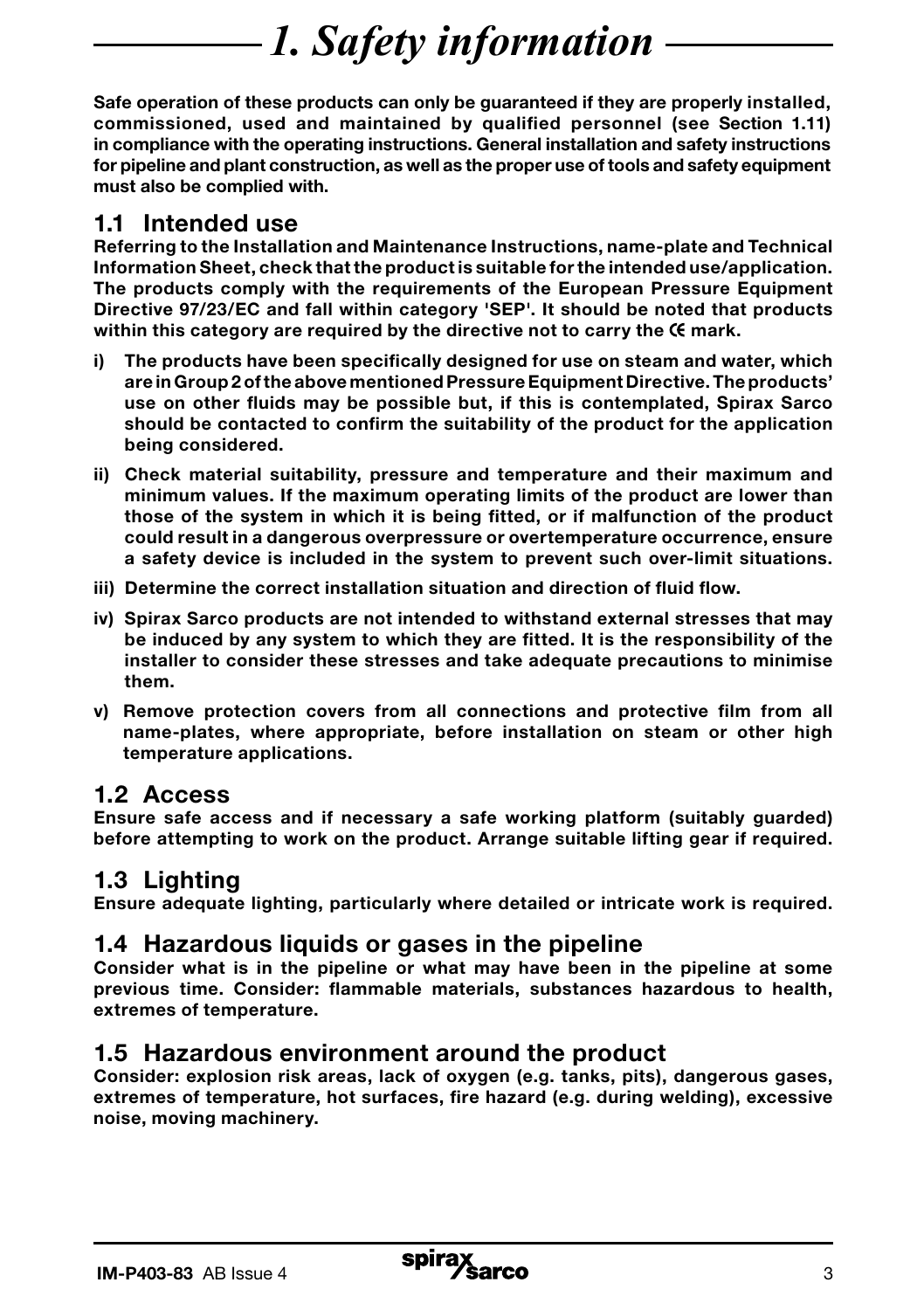### 1.6 The system

Consider the effect on the complete system of the work proposed. Will any proposed action (e.g. closing isolation valves, electrical isolation) put any other part of the system or any personnel at risk?

Dangers might include isolation of vents or protective devices or the rendering ineffective of controls or alarms. Ensure isolation valves are turned on and off in a gradual way to avoid system shocks.

#### 1.7 Pressure systems

Ensure that any pressure is isolated and safely vented to atmospheric pressure. Consider double isolation (double block and bleed) and the locking or labelling of closed valves. Do not assume that the system has depressurised even when the pressure gauge indicates zero.

#### 1.8 Temperature

To avoid burns, it is essential that cooling water is flowing before opening the sample inlet valve. Always close the sample inlet valve before turning off the cooling water.

#### 1.9 Tools and consumables

Before starting work ensure that you have suitable tools and /or consumables available. Use only genuine Spirax Sarco replacement parts.

#### 1.10 Protective clothing

Consider whether you and /or others in the vicinity require any protective clothing to protect against the hazards of, for example, chemicals, high/low temperature, radiation, noise, falling objects, and dangers to eyes and face.

#### 1.11 Permits to work

All work must be carried out or be supervised by a suitably competent person. Installation and operating personnel should be trained in the correct use of the product according to the Installation and Maintenance Instructions.

Where a formal 'permit to work' system is in force it must be complied with. Where there is no such system, it is recommended that a responsible person should know what work is going on and, where necessary, arrange to have an assistant whose primary responsibility is safety.

Post 'warning notices' if necessary.

#### 1.12 Handling

Manual handling of large and/or heavy products may present a risk of injury. Lifting, pushing, pulling, carrying or supporting a load by bodily force can cause injury particularly to the back. You are advised to assess the risks taking into account the task, the individual, the load and the working environment and use the appropriate handling method depending on the circumstances of the work being done.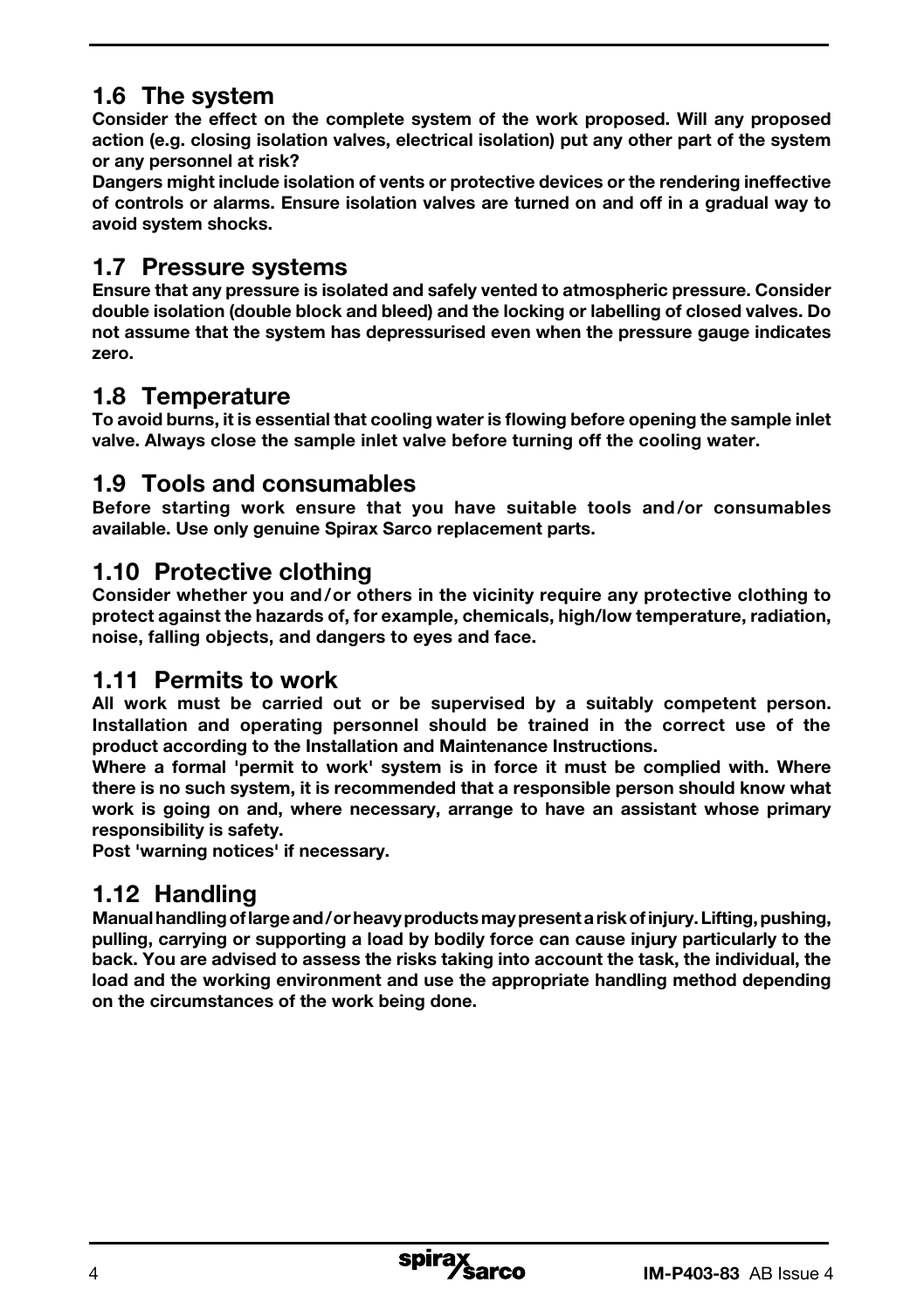### 1.13 Residual hazards

In normal use the external surface of the product may be very hot. If used at the maximum permitted operating conditions the surface temperature of some products may reach temperatures of 350°C (662°F).

Many products are not self-draining. Take due care when dismantling or removing the product from an installation (refer to 'Maintenance instructions').

#### 1.14 Freezing

Provision must be made to protect products which are not self-draining against frost damage in environments where they may be exposed to temperatures below freezing point.

#### 1.15 Disposal

Unless otherwise stated in the Installation and Maintenance Instructions, this product is recyclable and no ecological hazard is anticipated with its disposal providing due care is taken.

#### 1.16 Returning products

Customers and stockists are reminded that under EC Health, Safety and Environment Law, when returning products to Spirax Sarco they must provide information on any hazards and the precautions to be taken due to contamination residues or mechanical damage which may present a health, safety or environmental risk. This information must be provided in writing including Health and Safety data sheets relating to any substances identified as hazardous or potentially hazardous.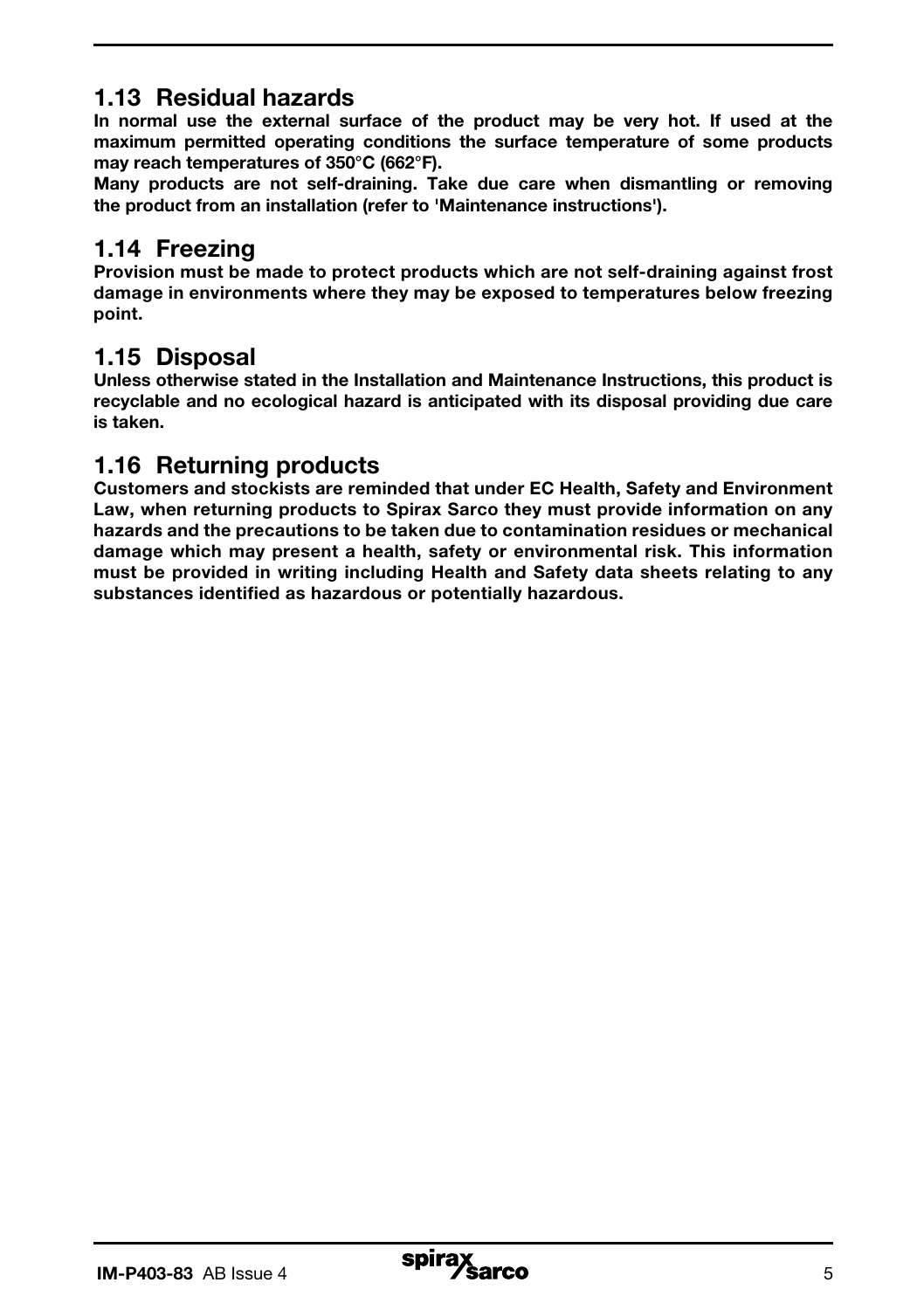## *2. General product information*

### 2.1 Description

The Spirax Sarco SSC20 sanitary sample cooler has been specifically designed for taking high quality chemical, conductivity and microbiological samples quickly and safely from clean/pure steam, water for injection (WFI) and other high purity media systems.

The unit consists of high quality 316L stainless steel components and utilises a counter current flow to maximise cooler efficiency, resulting in a compact, space saving design.

All sample contact surfaces are compliant to current ASME BPE. Surface finish of better than 0.5 µ-m Ra (20 µ-in Ra).

The unit is provided with an integral pre drilled mounting bracket to allow simple installation at point of use.



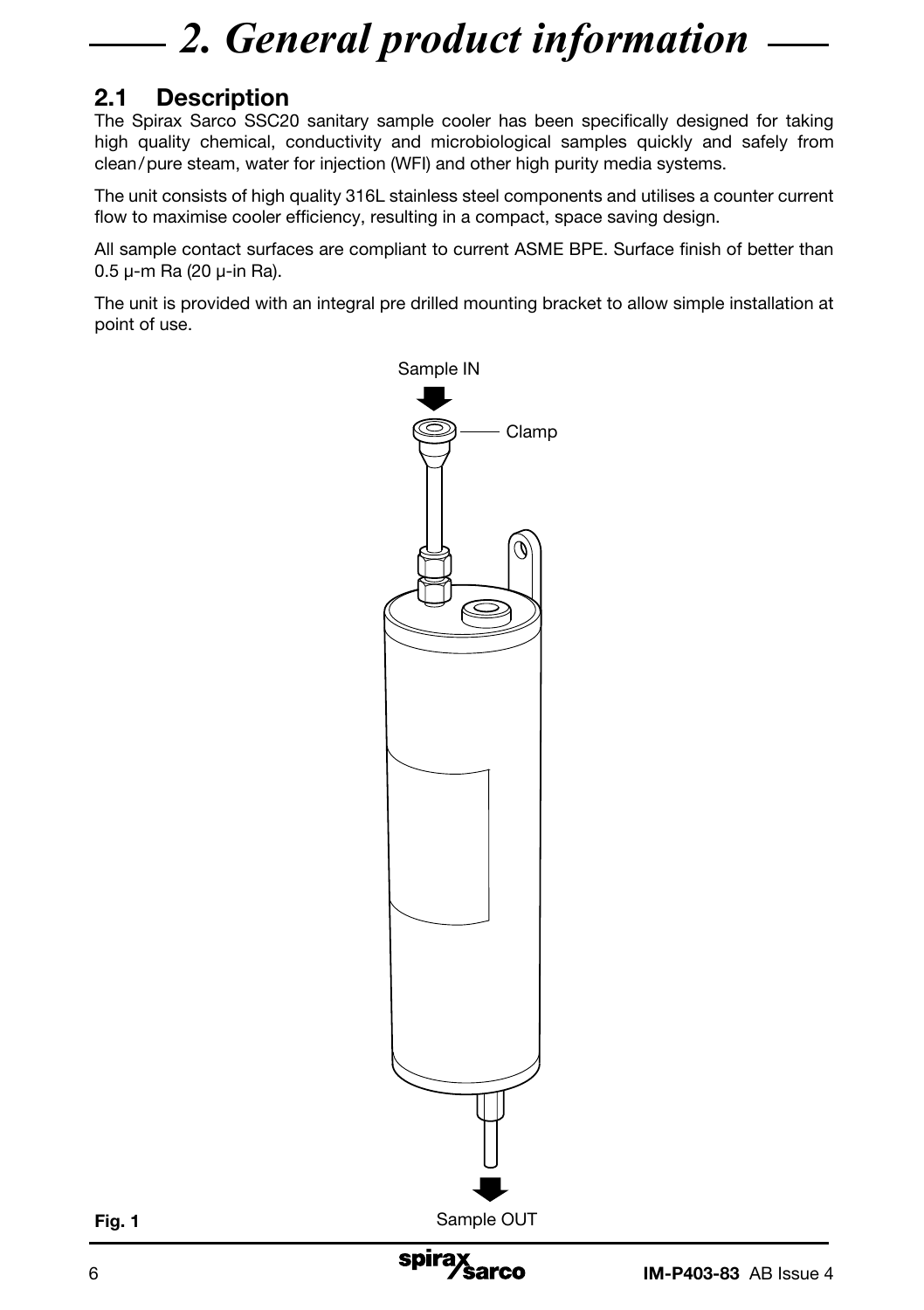## 2.2 Sizes and pipe connections

| Cooling water inlet and outlet connections  | <b>BSP</b> version | 16" BSP                                                                                                          |  |
|---------------------------------------------|--------------------|------------------------------------------------------------------------------------------------------------------|--|
|                                             | NPT version        | 1⁄2" NPT                                                                                                         |  |
| Sample tube inlet and<br>outlet connections |                    | $\frac{1}{2}$ " adaptor for clamp fitting<br>(clamp not supplied) on sample inlet.<br>6 mm O/D on sample outlet. |  |

## 2.3 Limiting conditions

| Part                         |                 | Design temperatures |                        | Design pressure        |  |
|------------------------------|-----------------|---------------------|------------------------|------------------------|--|
|                              | $300^{\circ}$ C | (572°F)             | 32 bar q               | $(464 \text{ psi } q)$ |  |
| Coil                         | $260^{\circ}$ C | (500°F)             | 44 bar g               | (638 psi g)            |  |
|                              | $120^{\circ}$ C | (248°F)             | 63 bar q               | $(913$ psi q)          |  |
| <b>Body</b>                  | $100^{\circ}$ C | $(212^{\circ}F)$    | 10 bar g               | $(145 \text{ psi } q)$ |  |
| Cold hydraulic test pressure |                 | 16 bar g            | $(232 \text{ psi } q)$ |                        |  |

Clamp - The pressure and temperature rating is dependant on the clamp manufacturers recommendations.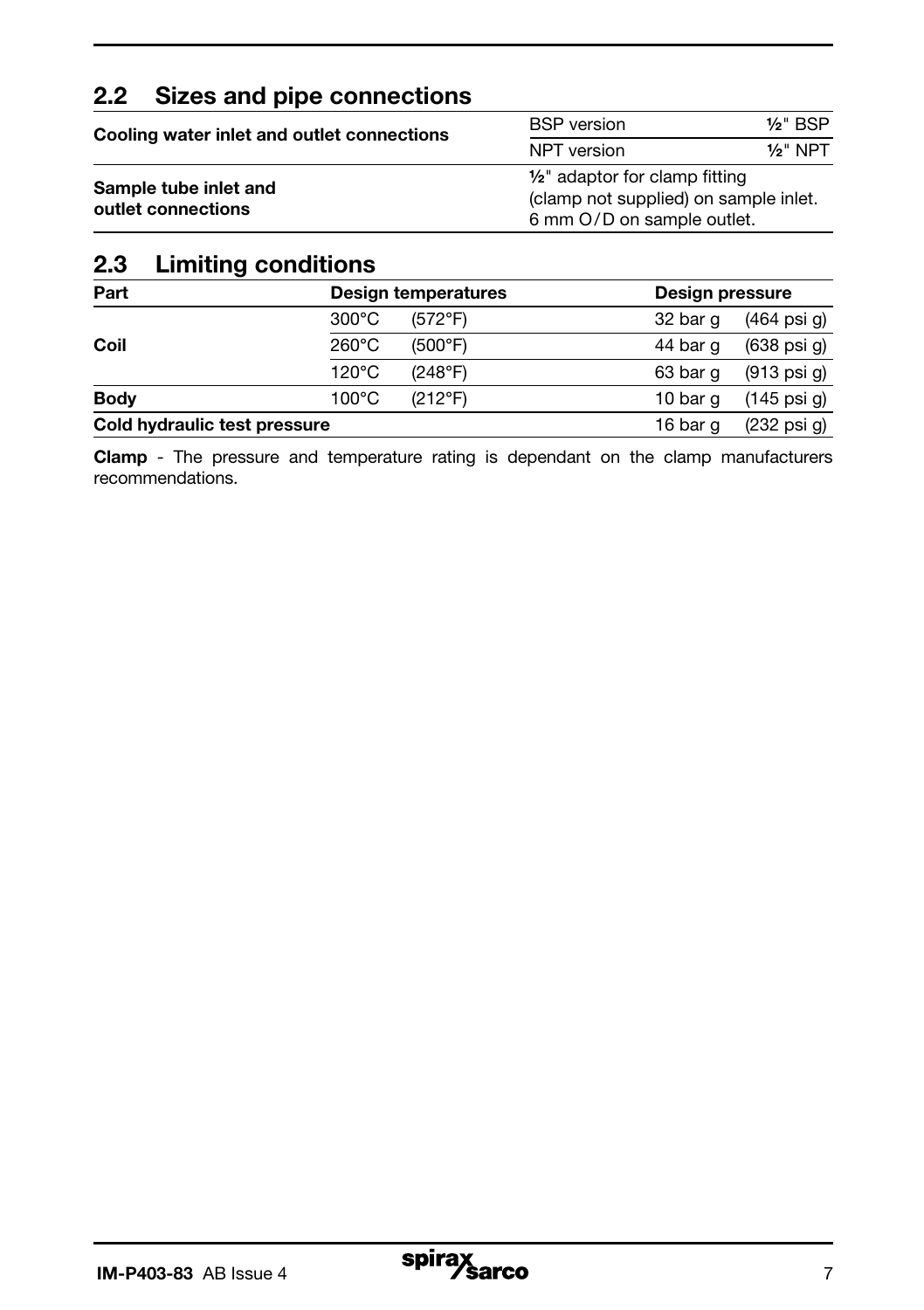## *3. Installation*

#### Note: Before actioning any installation observe the 'Safety information' in Section 1.

- We recommend the use of corrosion resistant pipework suitable for the fluid being sampled.
- Keep the length of all pipes to a minimum.
- Cooling water must be clean and free of scale forming salts.
- The sample cooler must be mounted vertically, using the pre-drilled top and bottom mounting brackets (see Figure 3).
- Allow sufficient space below the SSC20 for collection of the sample in a beaker or similar container. We recommend that a tundish piped to drain is located underneath this outlet. No connection is required on the sample OUT.
- Connect the pipework as shown in the drawing. The cooling water IN should be piped to the bottom of the sample cooler in  $\frac{1}{2}$ " nominal bore pipe via a cooling water inlet valve. A ½" BSP/NPT male/female elbow makes a suitable connector.
- Pipe the cooling water OUT from the top of the sample cooler to an open drain or tundish. **Caution:** to avoid the possibilty of an air lock at the top of the sample cooler, do not allow the thread of the cooling water OUT elbow to protrude into the sample cooler body - maximum thread engagement 15 mm.
- Install the clamp fitting and seal in accordance with the manufacturer's instructions.

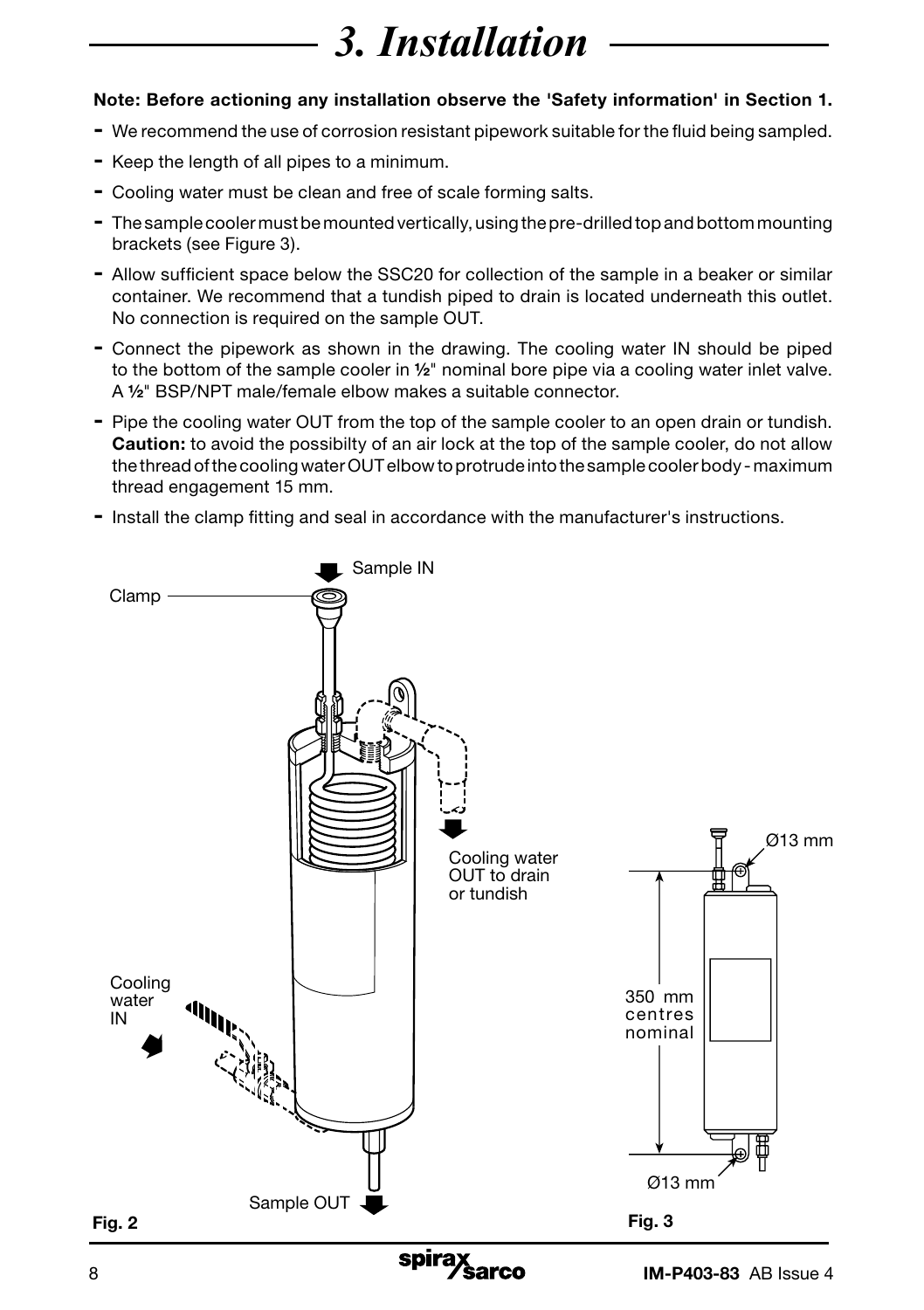## *4. Commissioning*

After installation or maintenance carry out tests to ensure that the system is fully functional.



Warning:-

To avoid the risk of scalding, it is essential that a full flow of cooling water is present before opening the sample inlet valve.

Always close the sample inlet valve before turning off the cooling water.

Sample pipework becomes very hot under normal working conditions, and will cause burns if touched.

Follow this procedure for safe operation and accurate sampling:-

- Open the cooling water inlet valve first and ensure that a full flow can be seen at the cooling water outlet.
- Gradually open the sample inlet valve and regulate the flow to achieve a cooled sample at about 25°C (77°F).
- Allow the sample to run for a while before collection. This will ensure that a true sample is collected for analysis.
- When enough liquid has been collected **close the sample inlet first**, and then the cooling water inlet valve.
- After closing the sample inlet valve the sample OUT connection may drip for a few minutes while the coil drains.

## *6. Maintenance*

No routine maintenance is required.



| The following components are available as spares: |  |
|---------------------------------------------------|--|
|---------------------------------------------------|--|

| Component                         | Stock no. |
|-----------------------------------|-----------|
| Stud coupling stainless steel BSP | 0963243   |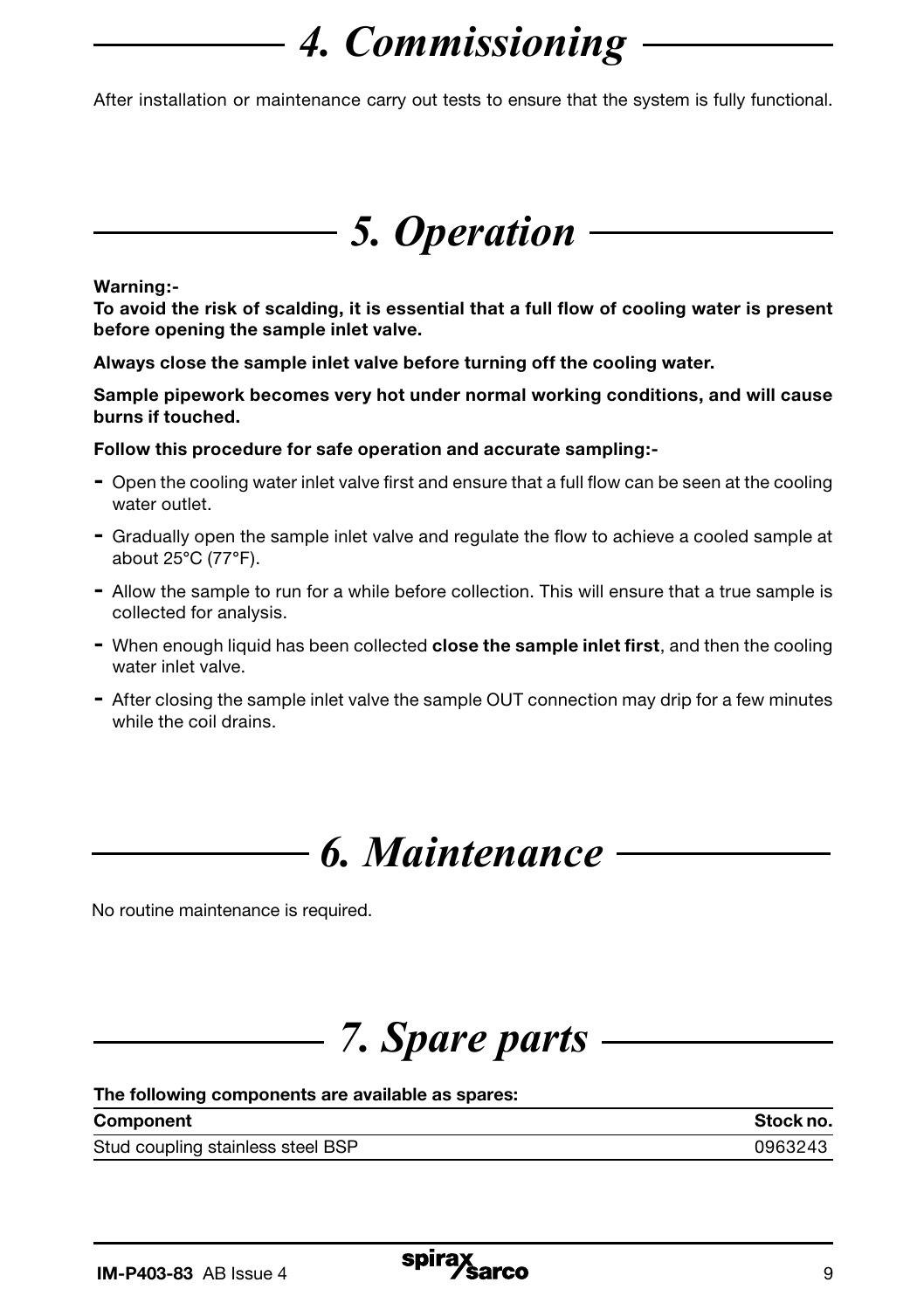